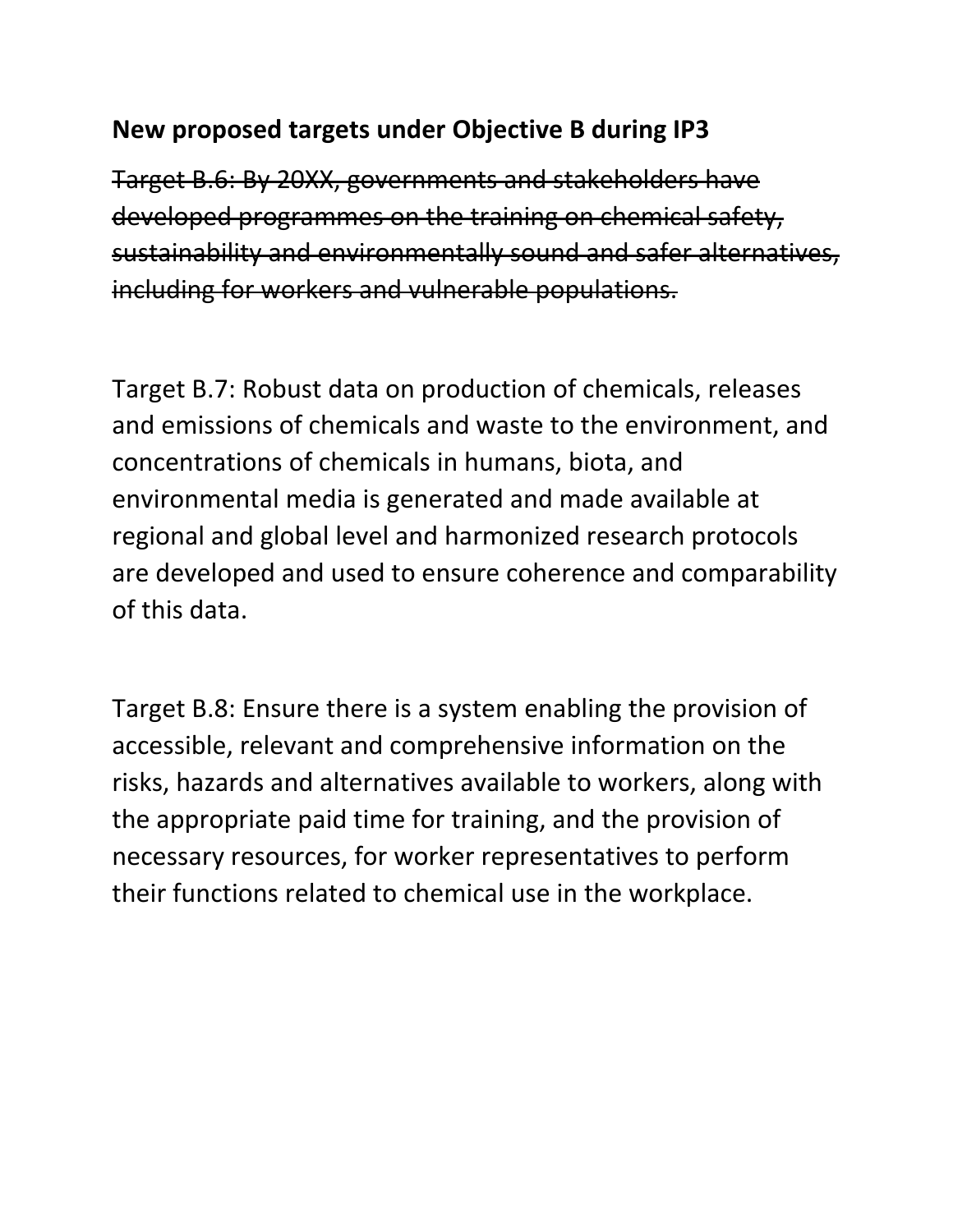## **New proposed targets under objective C during IP3**

- 1. By 20XX, hazardous substances, mixtures or groups of substances identified to be issues of concern that warrant global action, have been phased out, or are used in ways that prevent or minimize negative impacts on human health, and the environment to an unavoidable minimum throughout the life cycle.
- 2. Chemicals or groups of chemicals of global or regional concern, have been identified and phased out or effectively restricted at the national level, throughout the entire life cycle, including the waste stages, in ways that exposure of humans and the environment is prevented or restricted.
- 3. By 2030, pollution from chemicals (throughout their lifecycle) and waste, including from excess pesticides and nutrients, has been brought to levels that are not detrimental to ecosystem function and biodiversity"
- 4. Reduction of harm to biodiversity by chemicals or groups of chemicals of global and regional concern.
- 5. By 2030, highly hazardous pesticides (as identified through the FAO code of conduct) are no longer in use or are used in ways that prevent or minimise exposure of humans, and the environment including non-targeted animals and plants throughout their life cycle.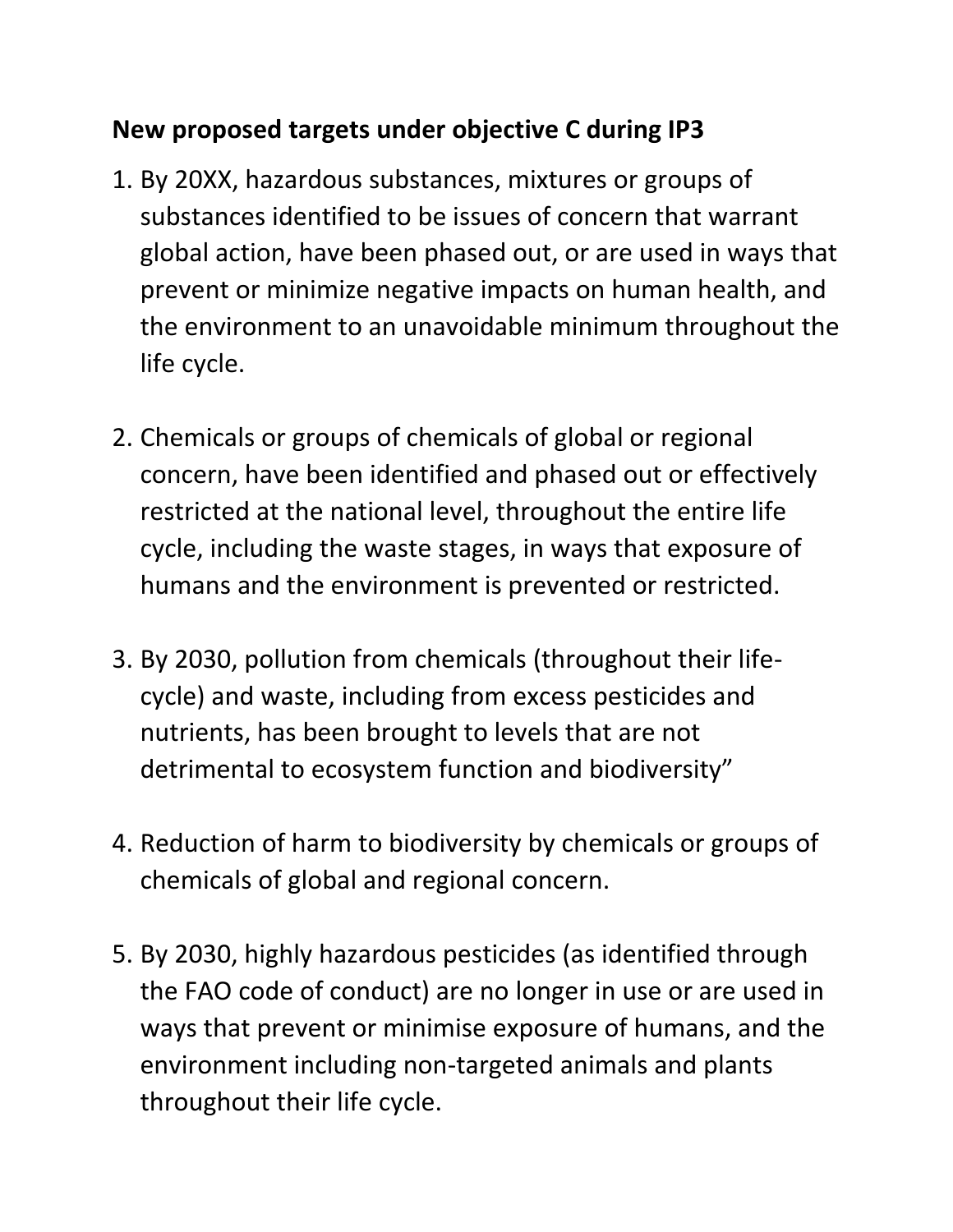- 6. Stakeholders collect data and information to define and nominate issues of global interest, describing how the issues support SAICM's strategic objectives and meet the criteria for selection.
- 7. Once issues are selected, stakeholders develop action plans with specific measurable results and timelines.
- 8. Nominations for issues of interest address the life cycle of chemicals, nationally, regionally, and/or throughout the supply chain.
- 9. By 2030, 10 Issues of Concern projects have been successfully carried through.
- 10. Processes and programs of work including timelines are established, adopted and implemented for identified issues of concern to reduce and eliminate harm.
- 11. [xx%] of suggested IOC are being assessed on whether they meet criteria and are prioritized [at each revision]
- 12. [xx%] of IOC that met criteria have adopted a Programme of work [at each revision]
- 13. [number of countries] that have addressed the IOC by [year]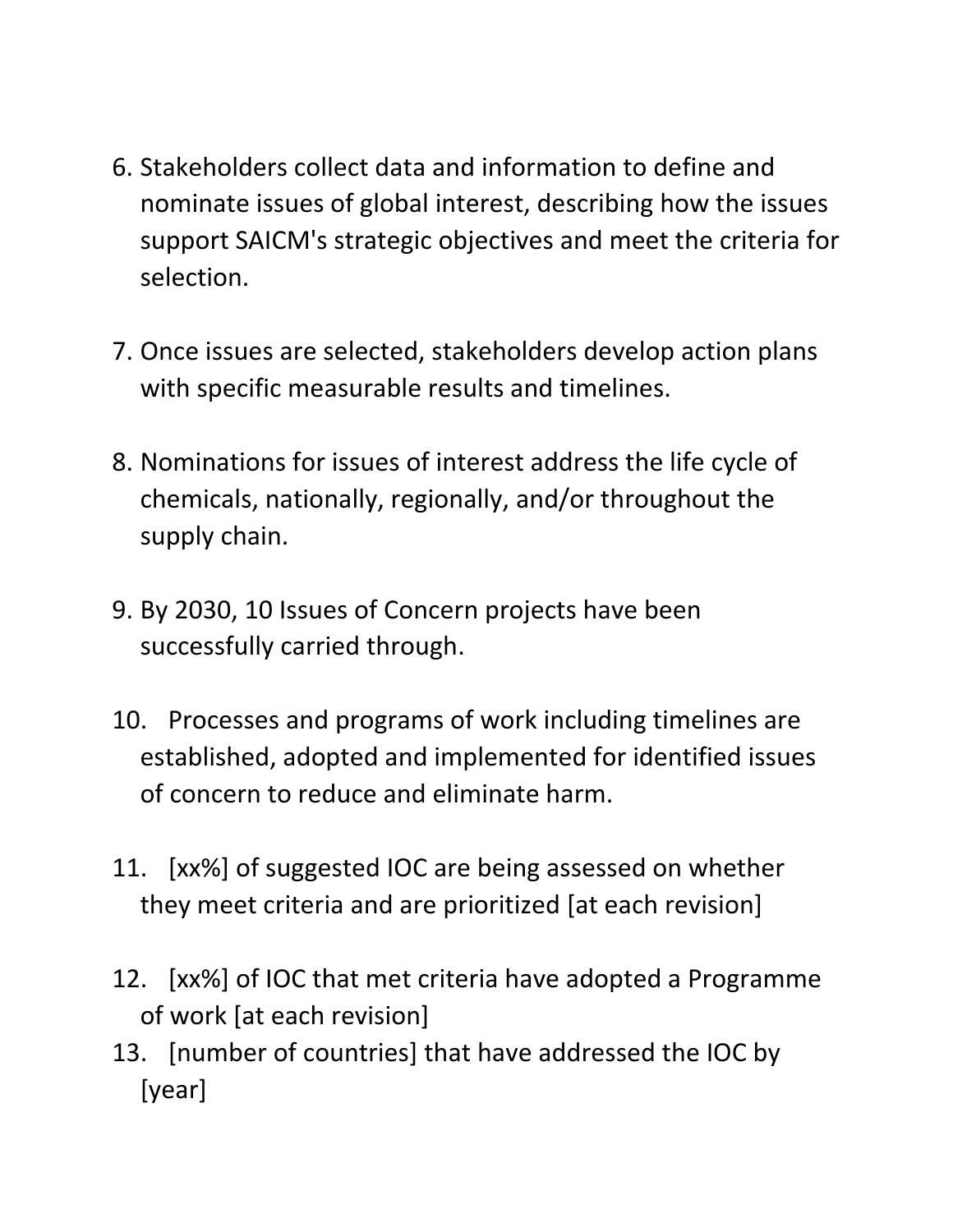- 14. "Milestones" of programmes of work are achieved by [xx%] [at each revision]
- 15. [xx%] of IOC go through a progress evaluation and further action is decided on [at each revision]
- 16. [Amount or %] of IOC are completed by [year]
- 17. [% of resources] needed to achieve completion of IOC Programme of work are provided [at each revision]